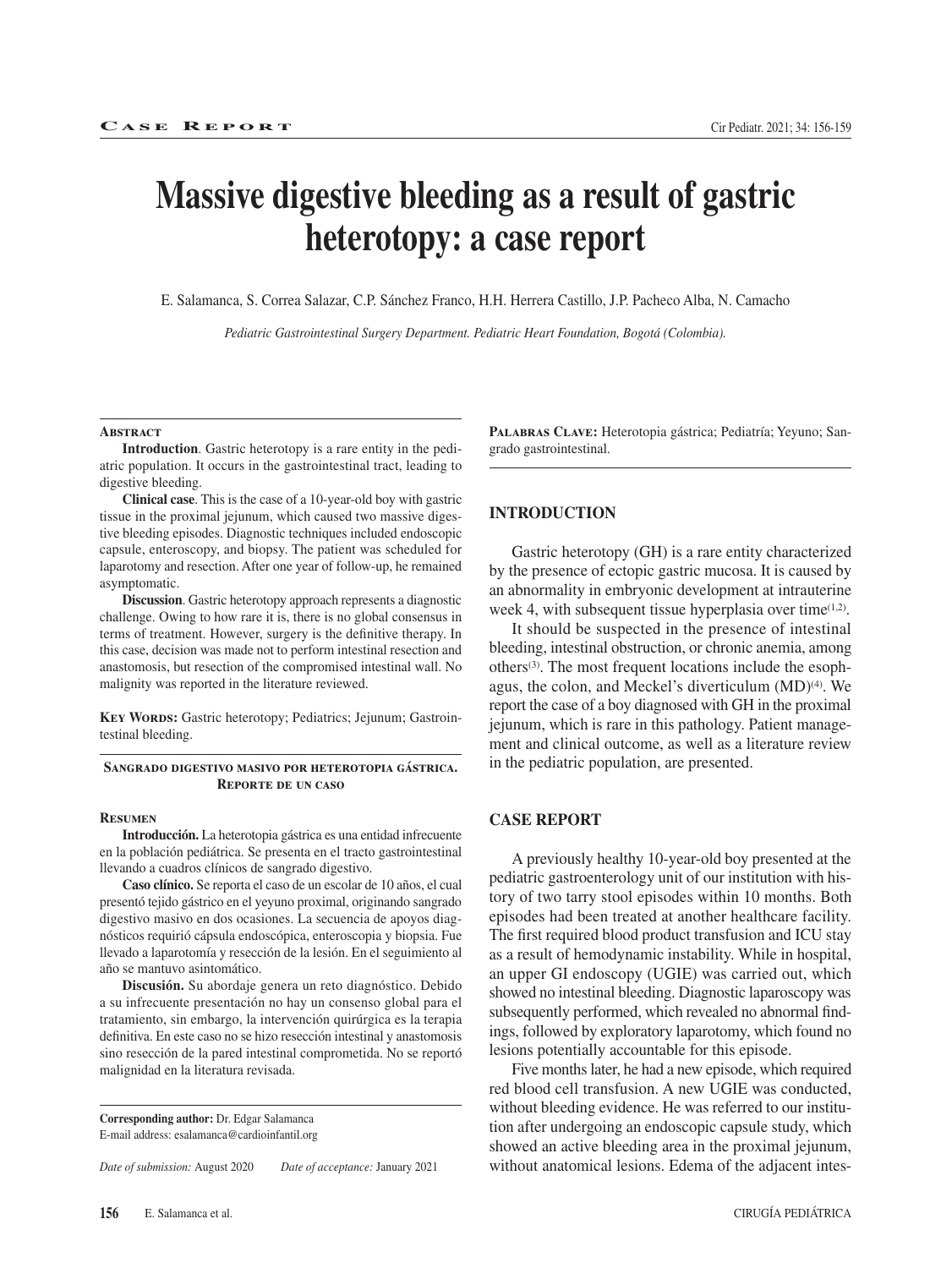

**Figure 1.** Enteroscopy image showing a lesion with elevated borders, a depressed center, and a smooth surface in the proximal jejunum.

tinal mucosa was also observed. Omeprazole treatment at 20 mg every 12 hours was scheduled for 1 month, followed by 20 mg once a day for 4 months.

Two months later, he was scheduled for enteroscopy, which revealed a hypervascularized lesion with elevated borders, a depressed center, and a smooth surface in the proximal jejunum (Fig. 1). Biopsy was carried out and marked with India ink. The pathological study reported heterotopic gastric mucosa without malignity. He was assessed by the pediatric surgery department and scheduled for open resection with intraoperative enteroscopy. During laparotomy, the India-ink-marked lesion was found 7 cm away from Treitz angle (Fig. 2*)*, which was confirmed under enteroscopic vision. Wedge resection was carried out in the compromised segment, and the defect was closed in 2 layers. The remaining gastrointestinal tract was analyzed, but no further lesions were found. The pathological study confirmed diagnosis of GH, along with an area of gastric mucosa with glands covered with parietal (oxyntic) and principal cells (Fig. 3)*.* In the immediate postoperative period (POP), he was referred to the ICU for monitoring purposes and remained there for one day. On POP day 4, oral nutrition was resumed without complications. He was discharged on POP day 5. One month later, he was hospitalized as a result of partial intestinal obstruction, which healed without surgery. He was discharged on POP day 5. In the one-year follow-up period, no further bleeding symptoms or intestinal obstruction episodes were noted.

## **DISCUSSION**

In GH, the acid secretion of the ectopic gastric tissue causes tissue changes in the adjacent mucosa (erosion and ulceration), which are accountable for symptoms and



**Figure 2.** India-ink-marked lesion at the beginning of the proximal jejunum (*black arrow*).

signs, including intestinal bleeding. GH should be suspected in the presence of chronic intestinal bleeding in children in whom other causes (polyp, MD, arteriovenous fistula) have been ruled out<sup>(5)</sup>. According to Abdulrahman Al-Hussaini et al.'s review, GH is more frequent in men than in women  $(M:W – 19:5)$ , presenting at a mean age of 7 years, consistent with the characteristics of this patient<sup>(6)</sup>. There are no epidemiological studies describing prevalence and incidence in the pediatric population. In our literature review, GH cases were found in various locations along the gastrointestinal tract $(1,5)$ .

Rosa et al. reported the case of an older infant with a single nodular lesion at the base of the longue that was surgically resected, without recurrence during follow-up<sup>(7)</sup>.

Location at the distal esophagus represents a diagnostic challenge. Valeriu et al.<sup>(8)</sup> described the case of an adolescent with recurrent episodes of epigastric pain. Endoscopic findings revealed multiple secreting polypoid lesions in the distal esophagus, with histopathological examination demonstrating the presence of ectopic gastric mucosa.

Tanioka et al. identified a stenotic GH lesion in the pylorus of an adolescent. Conservative treatment with dilatations was initially applied. However, as a result of recurrence, distal gastrectomy was decided upon as a definitive treatment(9). Alexander et al. found gastric mucosa in the ampulla of Vater, which caused recurrent pancreatitis episodes $(10)$ .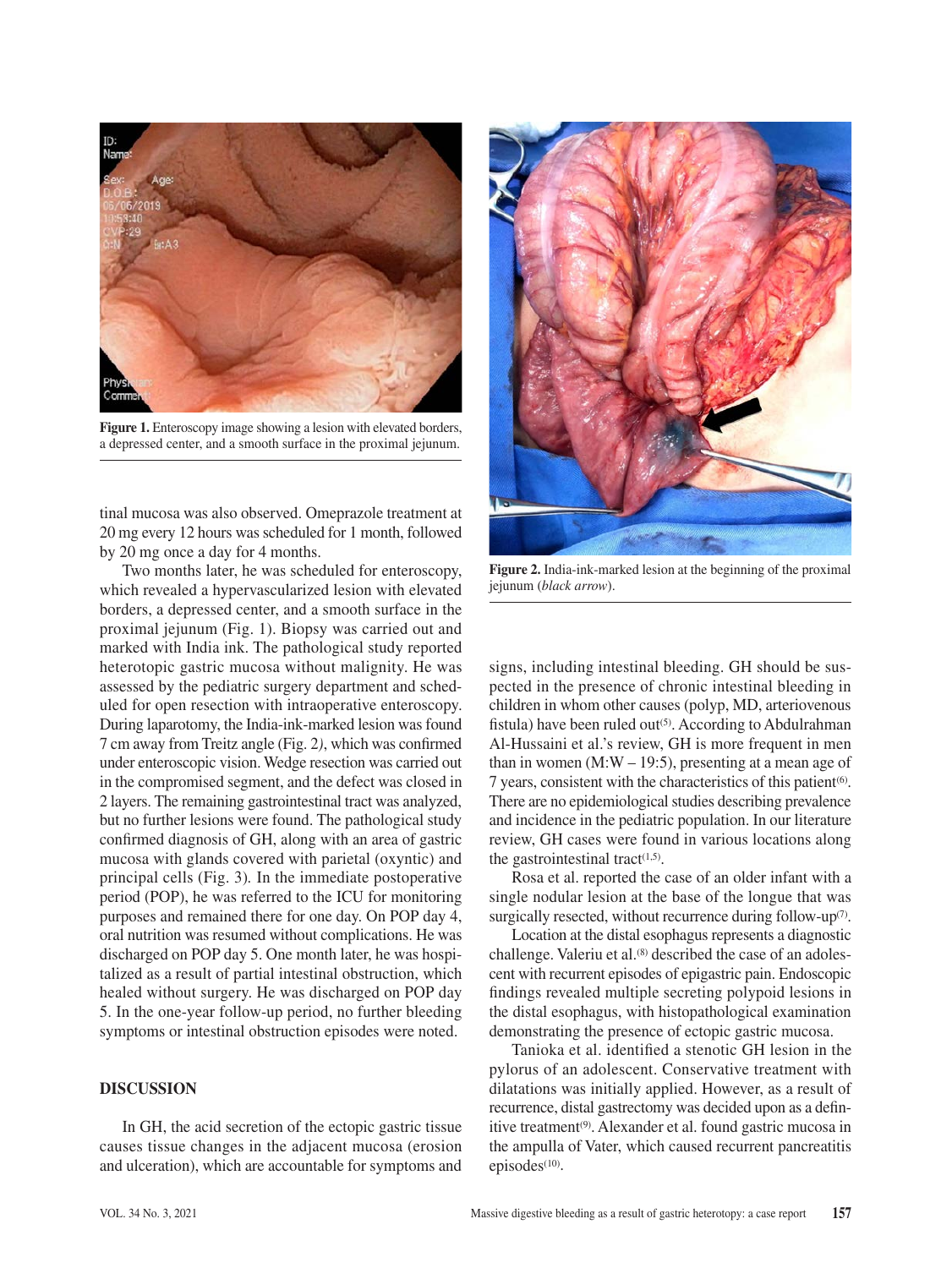

**Figure 3.** Histological image of the lesion. An area of gastric mucosa with glands covered with parietal and principal cells can be seen.

Another study found gastric mucosa in the proximal jejunum of a 9-year-old patient with chronic intestinal bleeding<sup>(2)</sup>. In the report by Cai et al., a large gastric tissue polypoid lesion was found in the ileum. It was surgically treated with intestinal segment resection and anastomosis<sup>(3)</sup>. In these last 2 cases, surgical resection of the compromised segment turned out to be the definitive treatment, contrarily to our case, where wedge resection instead of intestinal resection was carried out, given the proximity of the lesion to Treitz angle. The need for resection of a whole segment depends on the lesion's size, extension, and location.

Conservative management with proton pump inhibitors in order to stop acid secretion helps reduce symptoms. However, following treatment discontinuation, symptoms may reoccur, in which case surgery is required as a definitive treatment<sup>(11)</sup>.

GH-related intussusception is another clinical presen $tation(12,13)$ . Ahn et al. reported the case of a child with recurrent intussusception episodes. Enteroscopic assessment revealed polypoid lesions in the proximal jejunum, with the histological study showing gastric tissue. Definitive treatment was based on enteroscopic resection, which stands as a safe strategy in the management of this pathology<sup> $(14)$ </sup>.

A retrospective study analyzed the clinical and demographic parameters allowing the presence of gastric mucosa to be predicted in  $MD<sup>(4)</sup>$ . 2 groups of MD patients were established, according to whether they had GH or not. A statistically significant difference in favor of the presence of GH when MD's base was  $> 1.5$  cm (79.4% sensitivity and 87.7% specificity) was found.

The use of video-capsule as a diagnostic method can prove convenient and safe when it comes to characterizing intestinal bleeding $(2,3)$ . The swallowing process of the video-capsule can be expensive in the pediatric population,

but introduction through UGIE has been demonstrated to be safe $(15)$ . This report is an example of its diagnostic use in those cases where access to more distal portions of the small bowel proves difficult with other techniques.

GH has also been associated with gastrointestinal tract malformations. The study by Schapiro et al. found a large area of GH in the small bowel of a girl with history of intestinal malrotation, annular pancreas, and gastroesophageal reflux surgery at an earlier age<sup>(16)</sup>. Seyde et al. reported the case of an adolescent with history of intestinal atresia repair undergoing laparotomy as a result of intestinal obstruction. Once the compromised segment had been resected, the pathological study showed GH in the anastomosis carried out in the neonatal period $(17)$ .

GH associated with helicobacter pylori infection has also been described. This contributes to the deterioration of the adjacent mucosa and increases malignity risks $(1,18)$ .

## **CONCLUSION**

Ectopic gastric mucosa is rarely seen in the pediatric population. It should be suspected based on clinical manifestations suggestive of intestinal bleeding, with endoscopy being a useful diagnostic technique. Up until now, no malignity cases in this ectopic tissue have been reported. Surgical resection represents the definitive treatment, and in cases like ours, wedge resection is feasible without the need for intestinal resection.

# **ACKNOWLEDGEMENTS**

We would like to thank Dr. Jorge Alberto Ceballos Hurtado for performing the preoperative enteroscopy and taking pictures of it.